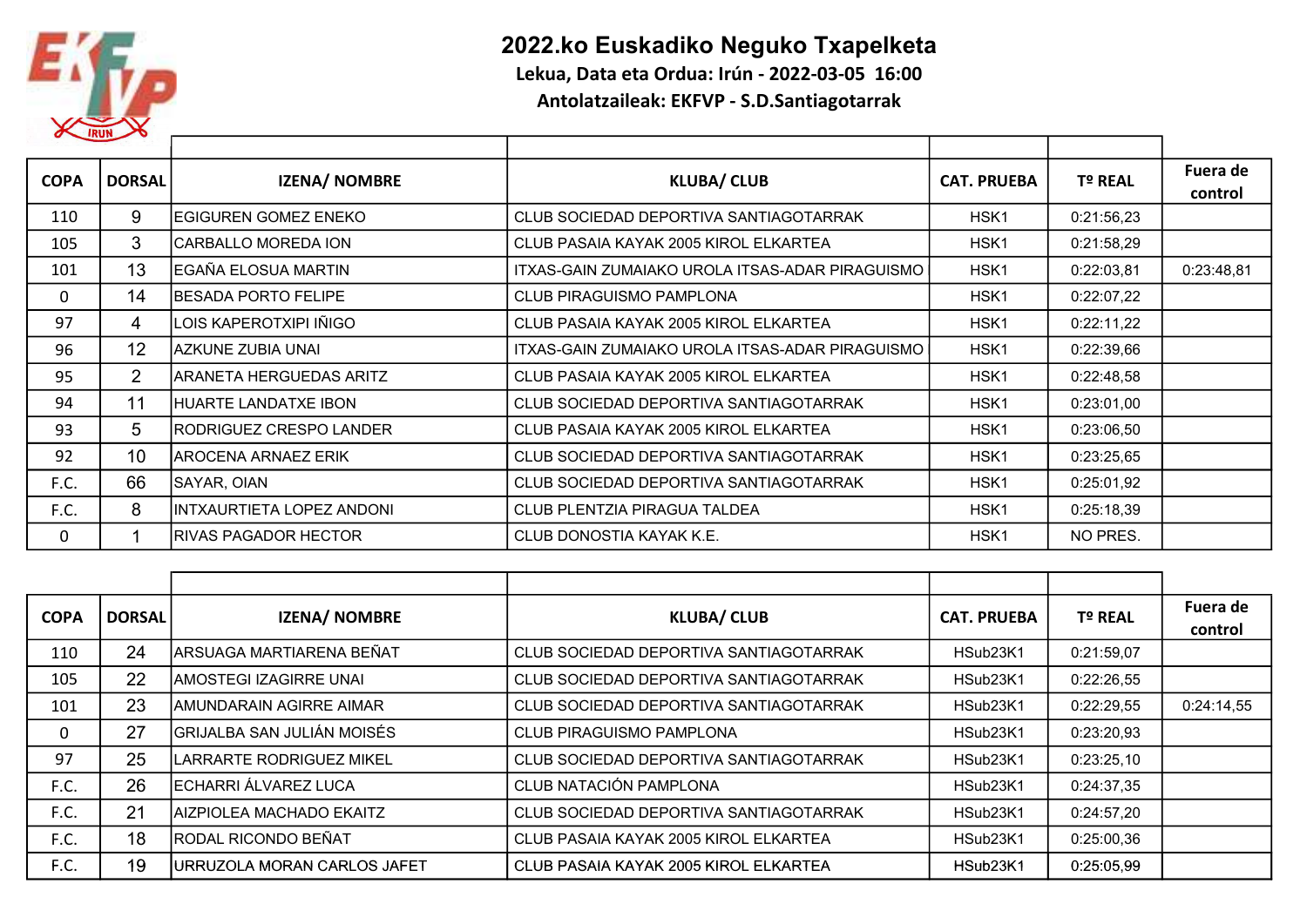| <b>COPA</b> | <b>DORSAL</b> | <b>IZENA/ NOMBRE</b>         | <b>KLUBA/ CLUB</b>                              | <b>CAT. PRUEBA</b> | <b>Tº REAL</b> | Fuera de<br>control |
|-------------|---------------|------------------------------|-------------------------------------------------|--------------------|----------------|---------------------|
| 110         | 41            | MIRANDA PEREZ MARTIN         | CLUB SOCIEDAD DEPORTIVA SANTIAGOTARRAK          | HJK1               | 0:22:42,21     |                     |
| 105         | 44            | PLATERO DONOSO AIMAR         | CLUB SOCIEDAD DEPORTIVA SANTIAGOTARRAK          | HJK1               | 0:22:47,26     |                     |
| 0           | 50            | MARTÍNEZ IBAI                | CLUB NATACIÓN PAMPLONA                          | HJK1               | 0:22:48,39     |                     |
| 101         | 40            | DE LA FUENTE RODRIGUEZ RUBEN | CLUB SOCIEDAD DEPORTIVA SANTIAGOTARRAK          | HJK1               | 0:23:06,47     | 0:25:16,47          |
| 97          | 43            | <b>MODENES LARREA AIMAR</b>  | CLUB SOCIEDAD DEPORTIVA SANTIAGOTARRAK          | HJK1               | 0:23:19,07     |                     |
| 0           | 52            | URDIROZ AGATI FRANCESCO      | CLUB NATACIÓN PAMPLONA                          | HJK1               | 0:23:39,97     |                     |
| 96          | 46            | AIZPURUA ETXABE HARITZ       | ITXAS-GAIN ZUMAIAKO UROLA ITSAS-ADAR PIRAGUISMO | HJK1               | 0:23:47,28     |                     |
| 0           | 49            | LÓPEZ CHOW SERGIO            | CLUB NATACIÓN PAMPLONA                          | HJK1               | 0:24:18,78     |                     |
| 95          | 42            | <b>ANATOL ECHAVARRIA IAN</b> | CLUB SOCIEDAD DEPORTIVA SANTIAGOTARRAK          | HJK1               | 0:24:43.81     |                     |
| F.C.        | 48            | LAZKANO GONZALEZ JON ANDER   | ITXAS-GAIN ZUMAIAKO UROLA ITSAS-ADAR PIRAGUISMO | HJK1               | 0:25:48.89     |                     |
| F.C.        | 45            | <b>ROJO AGINAGA UNAI</b>     | CLUB SOCIEDAD DEPORTIVA SANTIAGOTARRAK          | HJK1               | 0:25:49,85     |                     |
| F.C.        | 35            | <b>BENAVIDES OMIL MARTIN</b> | CLUB PASAIA KAYAK 2005 KIROL ELKARTEA           | HJK1               | 0:26:09,77     |                     |
| F.C.        | 31            | LABEAGA GARRIDO OIER         | <b>CLUB BARRIKA PIRAGUA TALDEA</b>              | HJK1               | 0:26:51,22     |                     |
| F.C.        | 32            | <b>LOPEZ OLIVARES AITOR</b>  | CLUB BARRIKA PIRAGUA TALDEA                     | HJK1               | 0:28:11,39     |                     |
| F.C.        | 30            | ASTOBIZA LOOPEZ HARRIET      | CLUB BARRIKA PIRAGUA TALDEA                     | HJK1               | 0:28:29,11     |                     |
| F.C.        | 29            | ANZOLA CAMACHO XABIER IBAI   | CLUB BARRIKA PIRAGUA TALDEA                     | HJK1               | 0:28:53,84     |                     |
| F.C.        | 33            | ETXEBARRIA ALONSO URKO       | CLUB BARRIKA PIRAGUA TALDEA                     | HJK1               | 0:28:57,27     |                     |
| F.C.        | 34            | SANZ FRANCISCO XABIER        | CLUB BARRIKA PIRAGUA TALDEA                     | HJK1               | 0:29:17,10     |                     |
| F.C.        | 38            | <b>HERRADOR LOZANO TELMO</b> | CLUB PASAIA KAYAK 2005 KIROL ELKARTEA           | HJK1               | 0:32:10,44     |                     |
| 0           | 47            | ALBIZU UNANUE JULEN          | ITXAS-GAIN ZUMAIAKO UROLA ITSAS-ADAR PIRAGUISMO | HJK1               | NO PRES.       |                     |

| <b>COPA</b> | <b>DORSAL</b> | <b>IZENA/ NOMBRE</b>               | <b>KLUBA/ CLUB</b>                     | <b>CAT. PRUEBA</b> | <b>Tº REAL</b> | Fuera de<br>control |
|-------------|---------------|------------------------------------|----------------------------------------|--------------------|----------------|---------------------|
| 110         | 68            | IJUARISTI LUIS MARKEL              | CLUB SOCIEDAD DEPORTIVA SANTIAGOTARRAK | HCK <sub>1</sub>   | 0:23:31.48     |                     |
| 105         | 67            | IIRASTORZA MORATE IÑIGO            | CLUB SOCIEDAD DEPORTIVA SANTIAGOTARRAK | HCK <sub>1</sub>   | 0:23:31.97     |                     |
| 101         | 63            | ARANA MAROTO ALEJANDRO             | CLUB SOCIEDAD DEPORTIVA SANTIAGOTARRAK | HCK <sub>1</sub>   | 0:23:32,54     | 0:25:52,54          |
| 0           | 82            | <b>IMARTÍNEZ BELINCHÓN AGUSTÍN</b> | <b>CLUB NATACIÓN PAMPLONA</b>          | HCK <sub>1</sub>   | 0:23:33.91     |                     |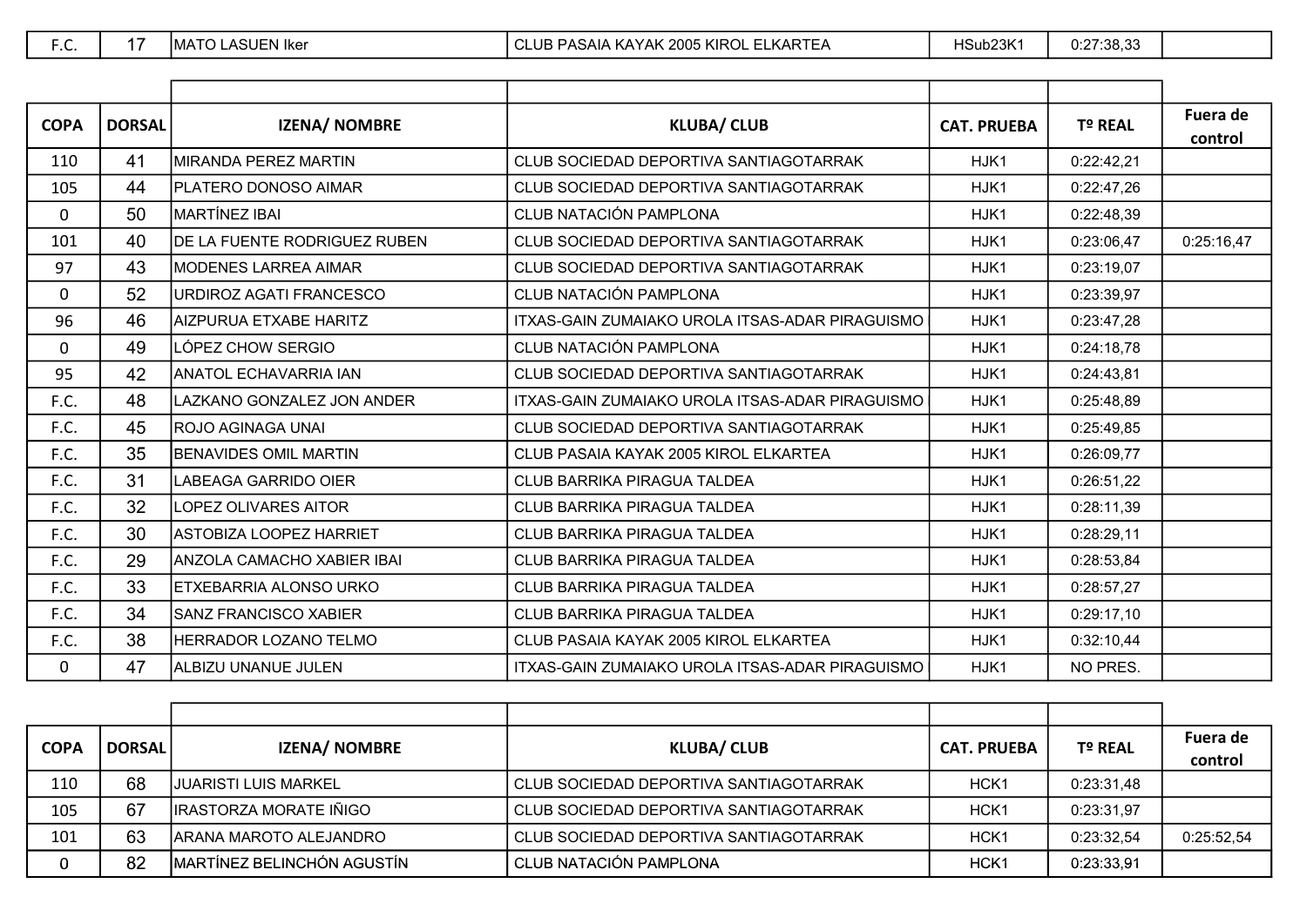| $\mathbf{0}$ | 89 | URDÍN PASCUAL AIMAR               | CLUB PIRAGUISMO PAMPLONA                        | HCK <sub>1</sub> | 0:24:02,37 |  |
|--------------|----|-----------------------------------|-------------------------------------------------|------------------|------------|--|
| 97           | 64 | <b>ARRONDO URIBESALGO OIHAN</b>   | CLUB SOCIEDAD DEPORTIVA SANTIAGOTARRAK          | HCK1             | 0:24:04,96 |  |
| 96           | 76 | AIZPURUA ETXABE ASIER             | ITXAS-GAIN ZUMAIAKO UROLA ITSAS-ADAR PIRAGUISMO | HCK1             | 0:24:29,80 |  |
| 95           | 61 | ALVAREZ SOLA ASIS                 | CLUB PIRAGÜISMO GETXO-GETXO KAYAKA              | HCK1             | 0:24:32,74 |  |
| 94           | 65 | CALAMA SEVERIANO ADRIAN           | CLUB SOCIEDAD DEPORTIVA SANTIAGOTARRAK          | HCK1             | 0:24:35,08 |  |
| 93           | 54 | LOBIT TOÑO UGAITZ                 | CLUB BARRIKA PIRAGUA TALDEA                     | HCK1             | 0:24:57,21 |  |
| 92           | 70 | <b>SANCHEZ LEKUONA NAHUEL</b>     | CLUB SOCIEDAD DEPORTIVA SANTIAGOTARRAK          | HCK1             | 0:25:04,43 |  |
| 91           | 59 | <b>BERMUDEZ BELLOSO MIKEL</b>     | CLUB PIRAGÜISMO GETXO-GETXO KAYAKA              | HCK1             | 0:25:09,55 |  |
| 90           | 56 | <b>FLORENTINO MENOYO SHANTI</b>   | CLUB DONOSTIA KAYAK K.E.                        | HCK1             | 0:25:14,86 |  |
| 89           | 60 | DOMINGUEZ RODRIGUEZ YAGO          | CLUB PIRAGÜISMO GETXO-GETXO KAYAKA              | HCK1             | 0:25:24,30 |  |
| 88           | 73 | <b>DIEGUEZ ARISTIZABAL ANDONI</b> | CLUB SOCIEDAD DEPORTIVA SANTIAGOTARRAK          | HCK1             | 0:25:27,71 |  |
| 87           | 58 | CONEJERO SIXTO UNAI               | CLUB PASAIA KAYAK 2005 KIROL ELKARTEA           | HCK1             | 0:25:36,55 |  |
| $\mathbf 0$  | 81 | FERRER FERRÁNDEZ XABIER           | CLUB NATACIÓN PAMPLONA                          | HCK1             | 0:25:37,24 |  |
| F.C.         | 69 | MIRANDA LUCAS AIMAR               | CLUB SOCIEDAD DEPORTIVA SANTIAGOTARRAK          | HCK1             | 0:25:59,52 |  |
| F.C.         | 57 | CONEJERO SIXTO IÑAKI              | CLUB PASAIA KAYAK 2005 KIROL ELKARTEA           | HCK1             | 0:26:15,69 |  |
| F.C.         | 75 | MIGUEL OTERO AMAIUR               | CLUB SOCIEDAD DEPORTIVA SANTIAGOTARRAK          | HCK1             | 0:26:17,05 |  |
| F.C.         | 79 | ILAZKANO GONZALEZ JOSU            | ITXAS-GAIN ZUMAIAKO UROLA ITSAS-ADAR PIRAGUISMO | HCK <sub>1</sub> | 0:26:21,36 |  |
| F.C.         | 74 | <b>ELORTEGI SAN JOSE XABIER</b>   | CLUB SOCIEDAD DEPORTIVA SANTIAGOTARRAK          | HCK1             | 0:26:40,93 |  |
| F.C.         | 77 | <b>BERGARA AGIRRE XABAT</b>       | ITXAS-GAIN ZUMAIAKO UROLA ITSAS-ADAR PIRAGUISMO | HCK1             | 0:26:42,27 |  |
| F.C.         | 62 | <b>JUEZ SOMARRIBA TELMO</b>       | CLUB PIRAGÜISMO GETXO-GETXO KAYAKA              | HCK1             | 0:26:44,94 |  |
| F.C.         | 80 | ASENJO DE MIGUEL JAVIER           | CLUB NATACIÓN PAMPLONA                          | HCK1             | 0:26:45,23 |  |
| F.C.         | 78 | <b>DE ANTA URBIETA ANDDE</b>      | ITXAS-GAIN ZUMAIAKO UROLA ITSAS-ADAR PIRAGUISMO | HCK1             | 0:26:56,93 |  |
| F.C.         | 88 | <b>BALLAZ LASHERAS MARIO</b>      | <b>CLUB PIRAGUISMO PAMPLONA</b>                 | HCK1             | 0:26:57,36 |  |
| F.C.         | 85 | MIRANDA ZAPATA BEÑAT              | CLUB NATACIÓN PAMPLONA                          | HCK1             | 0:27:05,96 |  |
| F.C.         | 84 | GOÑI ROS HEGOI                    | CLUB NATACIÓN PAMPLONA                          | HCK1             | 0:27:24,93 |  |
| F.C.         | 90 | <b>BALBUENA APELLANIZ ANARTZ</b>  | CLUB PIRAGUISMO PAMPLONA                        | HCK1             | 0:28:01,06 |  |
| F.C.         | 86 | <b>SANZ ARCE VICTOR</b>           | CLUB NATACIÓN PAMPLONA                          | HCK <sub>1</sub> | 0:28:57,51 |  |
| F.C.         | 72 | DE LA FUENTE GOENAGA AIMAR        | CLUB SOCIEDAD DEPORTIVA SANTIAGOTARRAK          | HCK1             | 0:29:47,68 |  |
| F.C.         | 87 | AYARRA HERNÁNDEZ IGOR             | <b>CLUB PIRAGUISMO PAMPLONA</b>                 | HCK1             | 0:31:00,20 |  |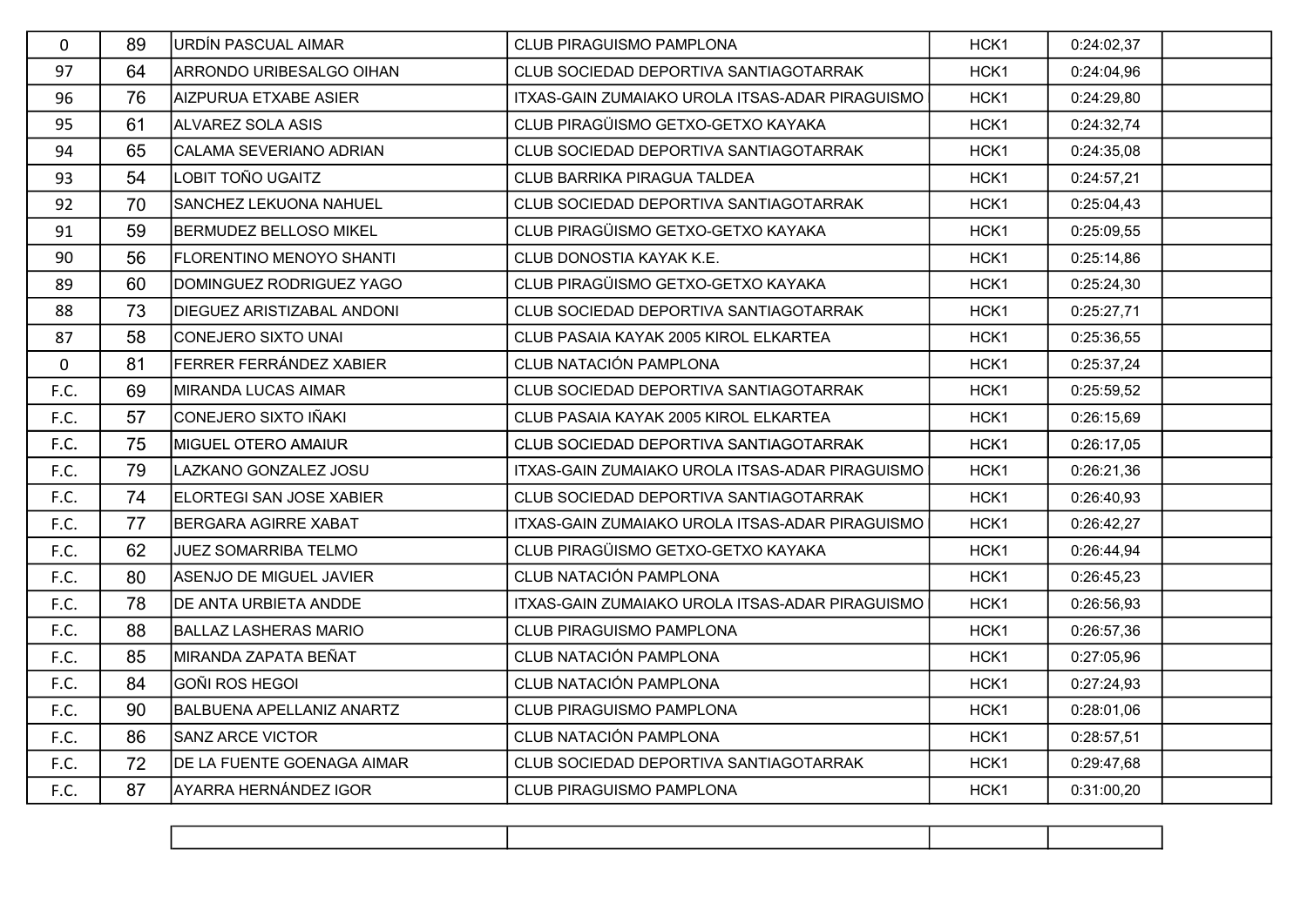| <b>COPA</b> | <b>DORSAL</b> | <b>IZENA/ NOMBRE</b>           | <b>KLUBA/ CLUB</b>                    | <b>CAT. PRUEBA</b> | Tº REAL    | Fuera de<br>control |
|-------------|---------------|--------------------------------|---------------------------------------|--------------------|------------|---------------------|
|             | 154           | <b>FERNANDEZ AIZPURU ARITZ</b> | CLUB ATLETICO SAN SEBASTIAN           | HVK135-39          | 0:23:05,26 |                     |
|             | 155           | FERNANDEZ SANCHO IÑAKI         | CLUB PASAIA KAYAK 2005 KIROL ELKARTEA | HVK135-39          | 0:24:29,89 |                     |

| <b>COPA</b> | <b>DORSAL</b> | <b>IZENA/ NOMBRE</b>          | <b>KLUBA/ CLUB</b>                                 | <b>CAT. PRUEBA</b> | Tº REAL    | Fuera de<br>control |
|-------------|---------------|-------------------------------|----------------------------------------------------|--------------------|------------|---------------------|
| 0           | 156           | IBURGUERA LIZEAGA IMANOL      | CLUB DONOSTIA KAYAK K.E.                           | HVK140-44          | 0:22:20,81 |                     |
| 0           | 159           | IFRANCO SARRIA Pablo          | CLUB FLUVIAL O BARCO                               | HVK140-44          | 0:22:47.63 |                     |
| 0           | 157           | <b>ARRIETA IRIGOIEN AITOR</b> | CLUB PASAIA KAYAK 2005 KIROL ELKARTEA              | HVK140-44          | 0:22:48,62 |                     |
| 0           | 161           | RODRIGUEZ SANCHEZ JORGE       | Mansilla                                           | HVK140-44          | 0:26:04.61 |                     |
| 0           | 158           | AGIRRE SANCHEZ IÑIGO          | I ITXAS-GAIN ZUMAIAKO UROLA ITSAS-ADAR PIRAGUISMO. | HVK140-44          | NO PRES.   | #¡VALOR!            |
| C           | 160           | ALBERDI GAGO DANIEL           | Mansilla                                           | HVK140-44          | NO PRES.   |                     |

| <b>COPA</b> | <b>DORSAL</b> | <b>IZENA/ NOMBRE</b>        | <b>KLUBA/ CLUB</b>                              | <b>CAT. PRUEBA</b> | Tº REAL    | Fuera de<br>control |
|-------------|---------------|-----------------------------|-------------------------------------------------|--------------------|------------|---------------------|
| 110         | 166           | AIZPURUA ARANZADI OIER      | ITXAS-GAIN ZUMAIAKO UROLA ITSAS-ADAR PIRAGUISMO | HVK145-49          | 0:21:58,63 |                     |
| 105         | 168           | LAZKANO ARAMENDI JON        | ITXAS-GAIN ZUMAIAKO UROLA ITSAS-ADAR PIRAGUISMO | HVK145-49          | 0:21:59,92 |                     |
| 101         | 165           | AIZPURUA ARANZADI EÑAUT     | ITXAS-GAIN ZUMAIAKO UROLA ITSAS-ADAR PIRAGUISMO | HVK145-49          | 0:23:08.35 | 0:25:18,35          |
| 97          | 167           | OLAIZOLA ANTIA BIBIANO      | ITXAS-GAIN ZUMAIAKO UROLA ITSAS-ADAR PIRAGUISMO | HVK145-49          | 0:23:54,64 |                     |
| 96          | 164           | ETXEBERRIA GONZALEZ IÑAKI   | CLUB DONOSTIA KAYAK K.E.                        | HVK145-49          | 0:24:40.92 |                     |
| F.C.        | 183           | <b>SANMARTIN MAULL ALEX</b> | C.P.Ebrokayak Oroz                              | HVK145-49          | 0:26:44,40 |                     |

| <b>COPA</b> | <b>DORSAL</b> | <b>IZENA/ NOMBRE</b>                    | <b>KLUBA/ CLUB</b>                                  | <b>CAT. PRUEBA</b> | <b>Tº REAL</b> | Fuera de<br>control |
|-------------|---------------|-----------------------------------------|-----------------------------------------------------|--------------------|----------------|---------------------|
| 110         | 176           | IOSA ARAMENDI XABIER                    | ITXAS-GAIN ZUMAIAKO UROLA ITSAS-ADAR PIRAGUISMO     | HVK150-54          | 0:22:22,28     |                     |
|             | 181           | MARTÍNEZ ALBERTO                        | CLUB NATACIÓN PAMPLONA                              | HVK150-54          | 0:24:28,46     |                     |
| 105         | 174           | <b>IBARRA IDIGORAS IGNACIO</b>          | CLUB BARRIKA PIRAGUA TALDEA                         | HVK150-54          | 0:24:37,06     |                     |
| 101         | 182           | URSUA PEÑA ASIER                        | CLUB SOCIEDAD DEPORTIVA SANTIAGOTARRAK              | HVK150-54          | 0:24:53,84     | 0:27:03,84          |
| 97          | 172           | <b>MONTERO TORRE EDUARDO</b>            | CLUB BARRIKA PIRAGUA TALDEA                         | HVK150-54          | 0:25:05,76     |                     |
| 96          | 180           | ILIZANCOS AGUERRALDE FRANCISCO JAVIER I | I ITXAS-GAIN ZUMAIAKO UROLA ITSAS-ADAR PIRAGUISMO I | HVK150-54          | 0:25:10.07     |                     |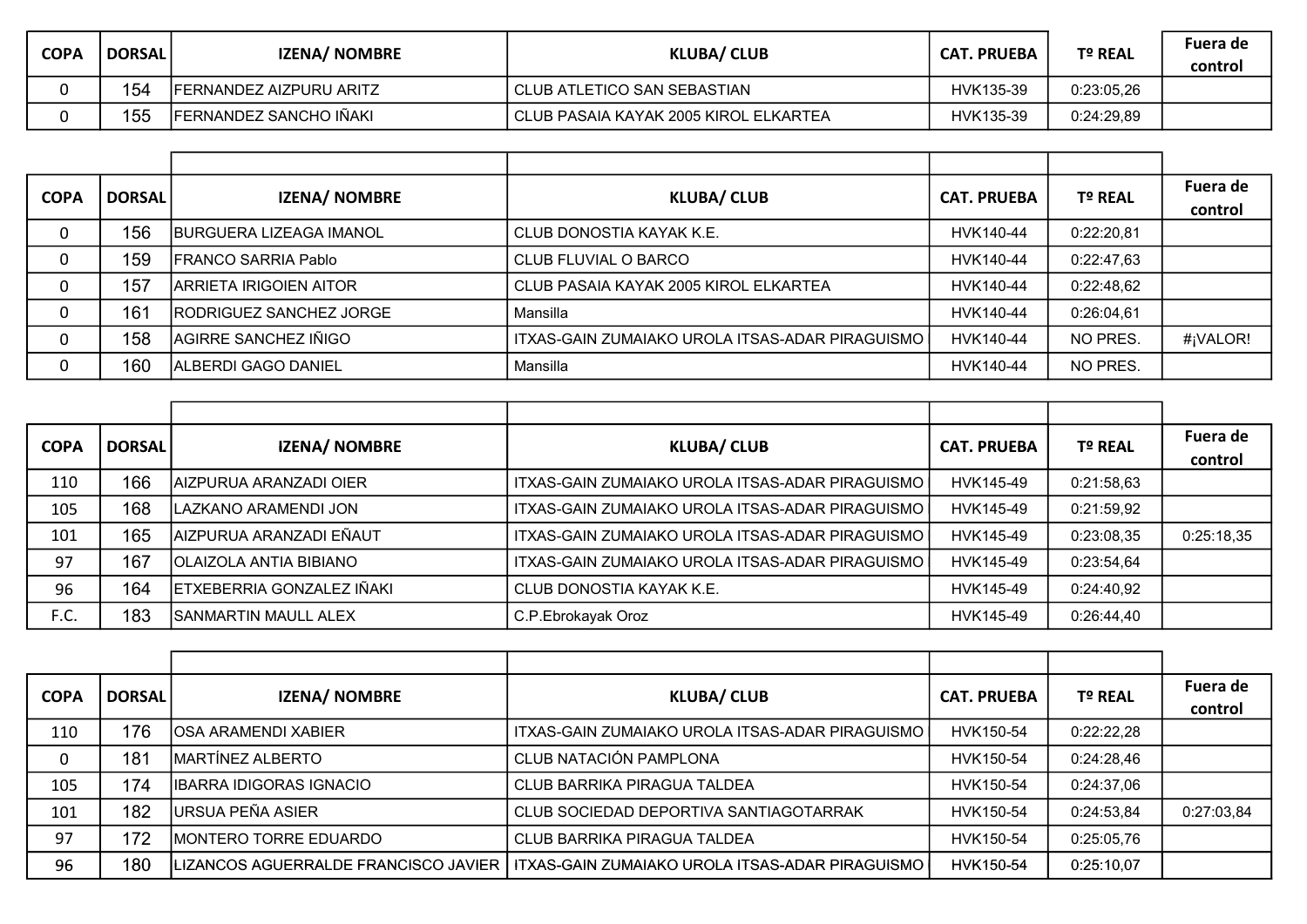| 95   | 175 | IARRASTUA ALZURI JAVIER             | CLUB SOCIEDAD DEPORTIVA SANTIAGOTARRAK              | HVK150-54 | 0:25:17.86 |  |
|------|-----|-------------------------------------|-----------------------------------------------------|-----------|------------|--|
| 94   | 171 | IALTUNA ARTETXE ANDIMA              | CLUB BARRIKA PIRAGUA TALDEA                         | HVK150-54 | 0:25:41.90 |  |
| F.C. | 177 | ROMATET AGIRREZABALAGA JOSEBA       | I ITXAS-GAIN ZUMAIAKO UROLA ITSAS-ADAR PIRAGUISMO . | HVK150-54 | 0:28:55.42 |  |
| 「.U. | 178 | SANCHEZ BLAZQUEZ ANTONIO JOSE       | I ITXAS-GAIN ZUMAIAKO UROLA ITSAS-ADAR PIRAGUISMO . | HVK150-54 | 0:30:04.87 |  |
|      | 179 | IVILLAGARCIA ETXEZARRETA JOSE MARIA | I ITXAS-GAIN ZUMAIAKO UROLA ITSAS-ADAR PIRAGUISMO . | HVK150-54 | NO PRES.   |  |

| <b>COPA</b> | <b>DORSAL</b> | <b>IZENA/ NOMBRE</b>             | <b>KLUBA/ CLUB</b>           | <b>CAT. PRUEBA</b> | T <sup>o</sup> REAL | Fuera de<br>control |
|-------------|---------------|----------------------------------|------------------------------|--------------------|---------------------|---------------------|
| 110         | 1158          | <b>QUEVEDO TORRIENTES RAFAEL</b> | CLUB BARRIKA PIRAGUA TALDEA  | HVK155-59          | 0:23:05,47          |                     |
| 105         | 1101          | <b>IBARBA VERA RAUL</b>          | CLUB ATLETICO SAN SEBASTIAN  | HVK155-59          | 0:24:41.45          |                     |
| 0           | 1164          | MALON GARRALDA GABRIEL           | CLUB NATACIÓN PAMPLONA       | HVK155-59          | 0:24:50.73          |                     |
| 101         | 1162          | <b>IOCERIN BERAZA RAFAEL</b>     | CLUB PLENTZIA PIRAGUA TALDEA | HVK155-59          | 0:26:43.24          | 0:28:53,24          |
| 97          | 1161          | <b>GANA LERTXUNDI JOSE RAMON</b> | CLUB BARRIKA PIRAGUA TALDEA  | HVK155-59          | 0:28:08,12          |                     |

| <b>COPA</b> | <b>DORSAL</b> | <b>IZENA/ NOMBRE</b>      | <b>KLUBA/ CLUB</b>                   | <b>CAT. PRUEBA</b> | Tº REAL    | Fuera de<br>control |
|-------------|---------------|---------------------------|--------------------------------------|--------------------|------------|---------------------|
|             | 237           | LARREA BILBAO JUAN CARLOS | I CLUB PIRAGÜISMO GETXO-GETXO KAYAKA | HVK165-69          | 0:29:31,90 |                     |

| <b>COPA</b> | <b>DORSAL</b> | <b>IZENA/ NOMBRE</b>          | <b>KLUBA/ CLUB</b>                 | <b>CAT. PRUEBA</b> | Tº REAL    | Fuera de<br>control |
|-------------|---------------|-------------------------------|------------------------------------|--------------------|------------|---------------------|
|             | 248           | <b>PEREZ RODRIGUEZ JAVIER</b> | CLUB PIRAGÜISMO GETXO-GETXO KAYAKA | HVK170-74          | 0:29:02,24 |                     |

| <b>COPA</b> | <b>DORSAL</b> | <b>IZENA/ NOMBRE</b>        | <b>KLUBA/ CLUB</b>                              | <b>CAT. PRUEBA</b> | <b>Tº REAL</b> | Fuera de<br>control |
|-------------|---------------|-----------------------------|-------------------------------------------------|--------------------|----------------|---------------------|
| 110         | 92            | LAZKANO GUIMERANS BEGOÑA    | CLUB DONOSTIA KAYAK K.E.                        | MSK <sub>1</sub>   | 0:23:14.26     |                     |
| 105         | 95            | <b>IOSA IRURETA IRATI</b>   | ITXAS-GAIN ZUMAIAKO UROLA ITSAS-ADAR PIRAGUISMO | MSK <sub>1</sub>   | 0:23:15.09     |                     |
|             | 96            | <b>OSABA OLABERRI AMAIA</b> | CLUB PIRAGUISMO PAMPLONA                        | MSK <sub>1</sub>   | 0:23:56,91     |                     |
| 101         | 91            | ILABEAGA GARRIDO IHINTZA    | CLUB BARRIKA PIRAGUA TALDEA                     | MSK <sub>1</sub>   | 0:27:28.91     | 0:29:28,91          |
| 97          | 94            | IOLAITZ VILLAN AINHIZE      | CLUB PIRAGÜISMO GETXO-GETXO KAYAKA              | MSK <sub>1</sub>   | 0:28:07,76     |                     |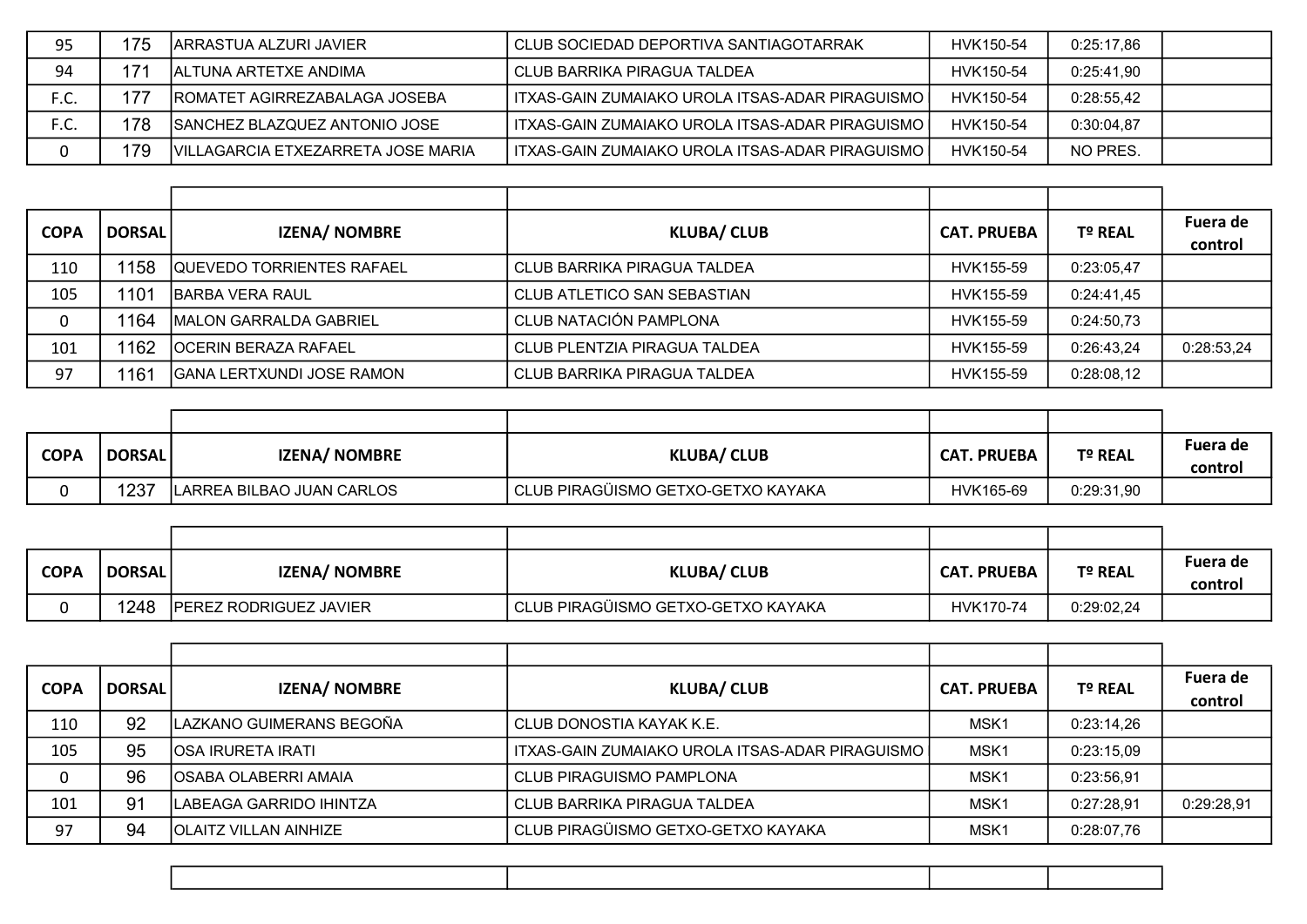| <b>COPA</b> | <b>DORSAL</b> | <b>IZENA/ NOMBRE</b>                 | <b>KLUBA/ CLUB</b>                     | <b>CAT. PRUEBA</b> | Tº REAL    | Fuera de<br>control |
|-------------|---------------|--------------------------------------|----------------------------------------|--------------------|------------|---------------------|
| 96          | 97            | <b>GANA FERNANDEZ IRENE</b>          | CLUB BARRIKA PIRAGUA TALDEA            | MSub23K1           | 0:23:56,42 |                     |
| 95          | 104           | AMUNDARAIN AGIRRE EIDER              | CLUB SOCIEDAD DEPORTIVA SANTIAGOTARRAK | MSub23K1           | 0:24:50,73 |                     |
| 94          | 106           | ARSUAGA MARTIARENA UXUE              | CLUB SOCIEDAD DEPORTIVA SANTIAGOTARRAK | MSub23K1           | 0:25:08,17 | 0:27:08,17          |
| 93          | 105           | ARSUAGA MARTIARENA MADDALEN          | CLUB SOCIEDAD DEPORTIVA SANTIAGOTARRAK | MSub23K1           | 0:25:15,26 |                     |
| 0           | 109           | AROKA VILLANUEVA AURKENE             | <b>CLUB PIRAGUISMO PAMPLONA</b>        | MSub23K1           | 0:25:27,85 |                     |
| 92          | 101           | <b>ZUNZUNEGI MINTEGI LAURA</b>       | CLUB PASAIA KAYAK 2005 KIROL ELKARTEA  | MSub23K1           | 0:25:35,98 |                     |
| 91          | 107           | <b>GORROTXATEGI SUSPERREGI IRENE</b> | CLUB SOCIEDAD DEPORTIVA SANTIAGOTARRAK | MSub23K1           | 0:26:32,20 |                     |
| F.C.        | 100           | TERROSO DA SILVA MAIKA               | CLUB PASAIA KAYAK 2005 KIROL ELKARTEA  | MSub23K1           | 0:27:14,63 |                     |
| F.C.        | 99            | <b>TARRAGONA SOUTO Sara</b>          | CLUB PASAIA KAYAK 2005 KIROL ELKARTEA  | MSub23K1           | 0:29:23,01 |                     |
| F.C.        | 103           | UGARTETXE ONDARZA AINHOA             | CLUB PIRAGÜISMO GETXO-GETXO KAYAKA     | MSub23K1           | 0:29:54,11 |                     |

| <b>COPA</b> | <b>DORSAL</b> | <b>IZENA/ NOMBRE</b>         | <b>KLUBA/ CLUB</b>                              | <b>CAT. PRUEBA</b> | <b>Tº REAL</b> | Fuera de<br>control |
|-------------|---------------|------------------------------|-------------------------------------------------|--------------------|----------------|---------------------|
| 110         | 118           | MOLINA RETAMAL JOSEFA        | ITXAS-GAIN ZUMAIAKO UROLA ITSAS-ADAR PIRAGUISMO | MJK1               | 0:25:06,06     |                     |
| 105         | 117           | LARRARTE RODRIGUEZ NAROA     | CLUB SOCIEDAD DEPORTIVA SANTIAGOTARRAK          | MJK1               | 0:26:31,16     |                     |
| 101         | 115           | IAMOSTEGI IZAGIRRE ANE       | CLUB SOCIEDAD DEPORTIVA SANTIAGOTARRAK          | MJK1               | 0:26:56,14     | 0:29:11,14          |
| 0           | 120           | <b>ONGAY ZARATIEGUI NAIA</b> | CLUB NATACIÓN PAMPLONA                          | MJK1               | 0:27:15,16     |                     |
| 97          | 116           | IARAMBURU LAIZAN HAIZEA      | CLUB SOCIEDAD DEPORTIVA SANTIAGOTARRAK          | MJK1               | 0:27:40.93     |                     |
| F.C.        | 119           | OLASCOAGA MUNARRIZ AMAIA     | CLUB NATACIÓN PAMPLONA                          | MJK1               | 0:29:39,70     |                     |
| F.C.        | 110           | RIOBOO GONZALEZ ANE          | CLUB BARRIKA PIRAGUA TALDEA                     | MJK1               | 0:34:15,76     |                     |

| <b>COPA</b> | <b>DORSAL</b> | <b>IZENA/ NOMBRE</b>        | <b>KLUBA/ CLUB</b>                     | <b>CAT. PRUEBA</b> | <b>Tº REAL</b> | Fuera de<br>control |
|-------------|---------------|-----------------------------|----------------------------------------|--------------------|----------------|---------------------|
| 110         | 140           | IJUARISTI LUIS MALEN        | CLUB SOCIEDAD DEPORTIVA SANTIAGOTARRAK | MCK <sub>1</sub>   | 0:25:22,98     |                     |
| 105         | 142           | AIZPIOLEA MACHADO ENERITZ   | CLUB SOCIEDAD DEPORTIVA SANTIAGOTARRAK | MCK <sub>1</sub>   | 0:25:23,39     |                     |
| 0           | 149           | <b>SANMARTIN RUIZ DANAE</b> | CLUB PIRAGUISMO PAMPLONA               | MCK <sub>1</sub>   | 0:25:23,86     |                     |
| 0           | 146           | LIZARRAGA GOÑI MARINA       | <b>CLUB PIRAGUISMO PAMPLONA</b>        | MCK <sub>1</sub>   | 0:25:26,04     |                     |
| 101         | 131           | IVITORIA MARTIÑO MAIALEN    | CLUB PASAIA KAYAK 2005 KIROL ELKARTEA  | MCK <sub>1</sub>   | 0:26:51,90     | 0:29:21,90          |
| 97          | 141           | SEVERIANO MUIÑO PAULA       | CLUB SOCIEDAD DEPORTIVA SANTIAGOTARRAK | MCK <sub>1</sub>   | 0:26:53,37     |                     |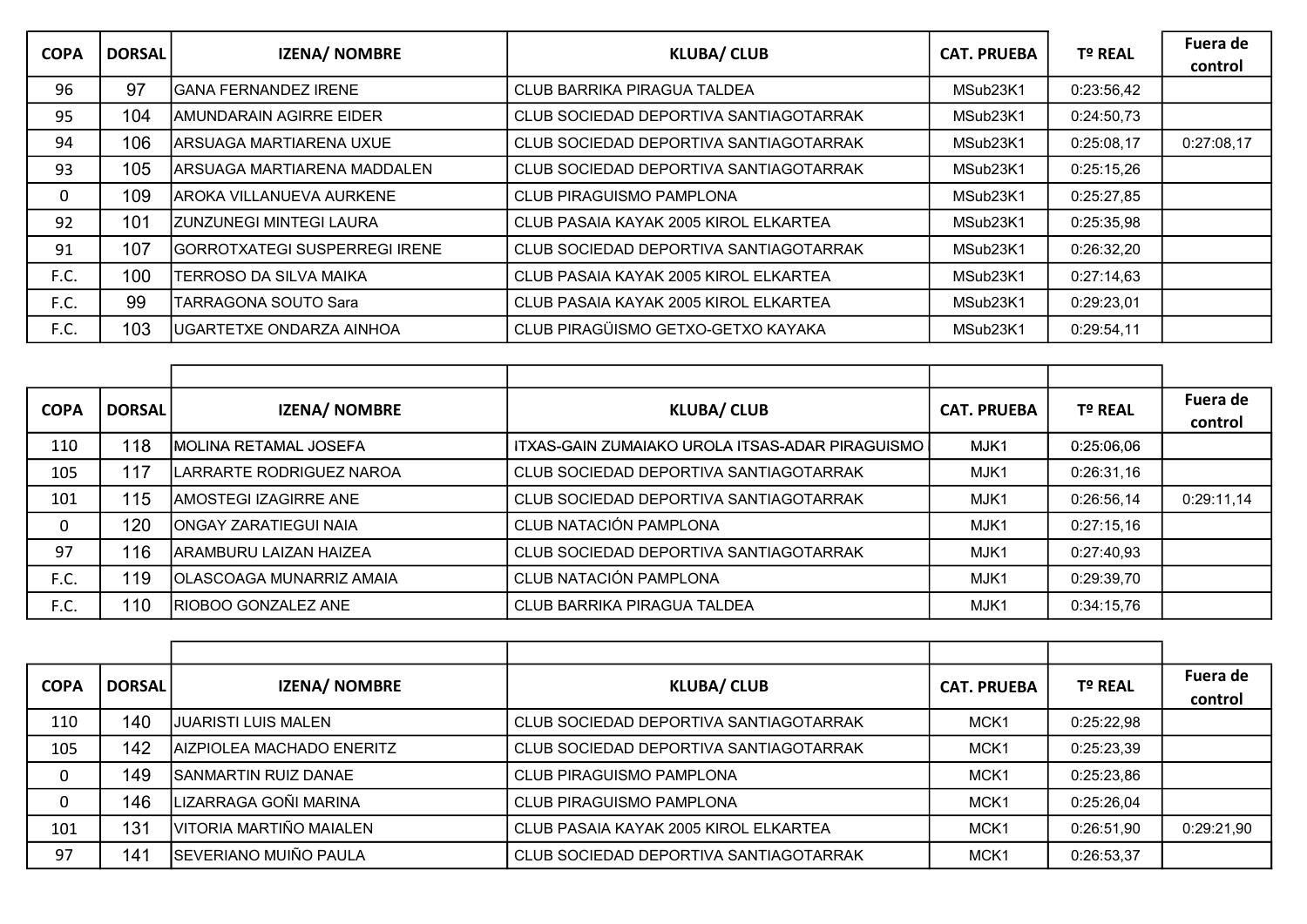| 0    | 145 | LIZARBE DELGADO EDURNE               | CLUB PIRAGUISMO PAMPLONA               | MCK <sub>1</sub> | 0:27:13,66 |  |
|------|-----|--------------------------------------|----------------------------------------|------------------|------------|--|
| 96   | 139 | <b>GORROTXATEGI SUSPERREGI MAITE</b> | CLUB SOCIEDAD DEPORTIVA SANTIAGOTARRAK | MCK <sub>1</sub> | 0:27:26,89 |  |
| 0    | 148 | <b>IGIL RECALDE OHIANA</b>           | <b>CLUB PIRAGUISMO PAMPLONA</b>        | MCK <sub>1</sub> | 0:27:55,30 |  |
| 95   | 143 | <b>PALENZUELA YAGUE JONE</b>         | CLUB SOCIEDAD DEPORTIVA SANTIAGOTARRAK | MCK <sub>1</sub> | 0:27:58,96 |  |
| 0    | 147 | RONCAL GÓMEZ MARINA                  | <b>CLUB PIRAGUISMO PAMPLONA</b>        | MCK <sub>1</sub> | 0:28:10,73 |  |
| 94   | 132 | ALONSO ERRAUSQUIN IOAR               | CLUB PASAIA KAYAK 2005 KIROL ELKARTEA  | MCK <sub>1</sub> | 0:28:31,78 |  |
| 93   | 135 | <b>JIMENEZ FERNANDEZ AINARA</b>      | CLUB PASAIA KAYAK 2005 KIROL ELKARTEA  | MCK <sub>1</sub> | 0:28:33,38 |  |
| 92   | 138 | <b>CABEZON ELORTEGI LOREA</b>        | CLUB SOCIEDAD DEPORTIVA SANTIAGOTARRAK | MCK <sub>1</sub> | 0:28:34,13 |  |
| 91   | 137 | <b>REVUELTA SAEZ NOA</b>             | CLUB PASAIA KAYAK 2005 KIROL ELKARTEA  | MCK <sub>1</sub> | 0:28:37,84 |  |
| F.C. | 136 | INUÑEZ IRULEGI ENARA                 | CLUB PASAIA KAYAK 2005 KIROL ELKARTEA  | MCK <sub>1</sub> | 0:29:39,50 |  |
| 0    | 130 | <b>BLANCO MONDRAGON UXIA</b>         | CLUB PASAIA KAYAK 2005 KIROL ELKARTEA  | MCK <sub>1</sub> | NO PRES.   |  |
| 0    | 134 | <b>HERCE ARRAZOLA IRATI</b>          | CLUB PASAIA KAYAK 2005 KIROL ELKARTEA  | MCK <sub>1</sub> | NO PRES.   |  |

| <b>COPA</b> | DORSAL         | <b>IZENA/ NOMBRE</b>        | <b>KLUBA/ CLUB</b>                    | <b>CAT. PRUEBA</b> | Tº REAL    | Fuera de<br>control |
|-------------|----------------|-----------------------------|---------------------------------------|--------------------|------------|---------------------|
| 110         | 12 $^{\prime}$ | <b>SAEZ MORCILLO EUKENE</b> | CLUB PASAIA KAYAK 2005 KIROL ELKARTEA | MVK135-39          | 0:28:08,27 |                     |

| <b>COPA</b> | <b>DORSAL</b> | IZENA/ NOMBRE                 | <b>KLUBA/ CLUB</b>                                  | <b>CAT. PRUEBA</b> | <b>Tº REAL</b> | Fuera de |
|-------------|---------------|-------------------------------|-----------------------------------------------------|--------------------|----------------|----------|
|             |               |                               |                                                     |                    |                | control  |
| 110         | 122           | <b>IETXABE GABARAIN Maite</b> | I ITXAS-GAIN ZUMAIAKO UROLA ITSAS-ADAR PIRAGUISMO I | MVK140-44          | 0:25:40,66     |          |
| 105         | 123           | GONZALEZ GABARAIN IZASKUN     | I ITXAS-GAIN ZUMAIAKO UROLA ITSAS-ADAR PIRAGUISMO I | MVK140-44          | 0:26:45,54     |          |

| <b>COPA</b> | <b>DORSAL</b> | <b>IZENA/ NOMBRE</b>         | <b>KLUBA/ CLUB</b>                     | <b>CAT. PRUEBA</b> | Tº REAL    | Fuera de<br>control |
|-------------|---------------|------------------------------|----------------------------------------|--------------------|------------|---------------------|
| 110         | 124           | <b>IZABALA ARANDIA AITOR</b> | CLUB SOCIEDAD DEPORTIVA SANTIAGOTARRAK | HSC <sub>1</sub>   | 0:29:07,33 |                     |

| <b>COPA</b> | <b>DORSAL</b> | <b>IZENA/ NOMBRE</b>   | <b>KLUBA/ CLUB</b>         | <b>CAT. PRUEBA</b>   | Tº REAL    | Fuera de<br>control |
|-------------|---------------|------------------------|----------------------------|----------------------|------------|---------------------|
|             | 126           | BANDRÉS BELZUNCE JESÚS | l CLUB PIRAGUISMO PAMPLONA | HSub23C <sup>1</sup> | 0:25:31,12 |                     |